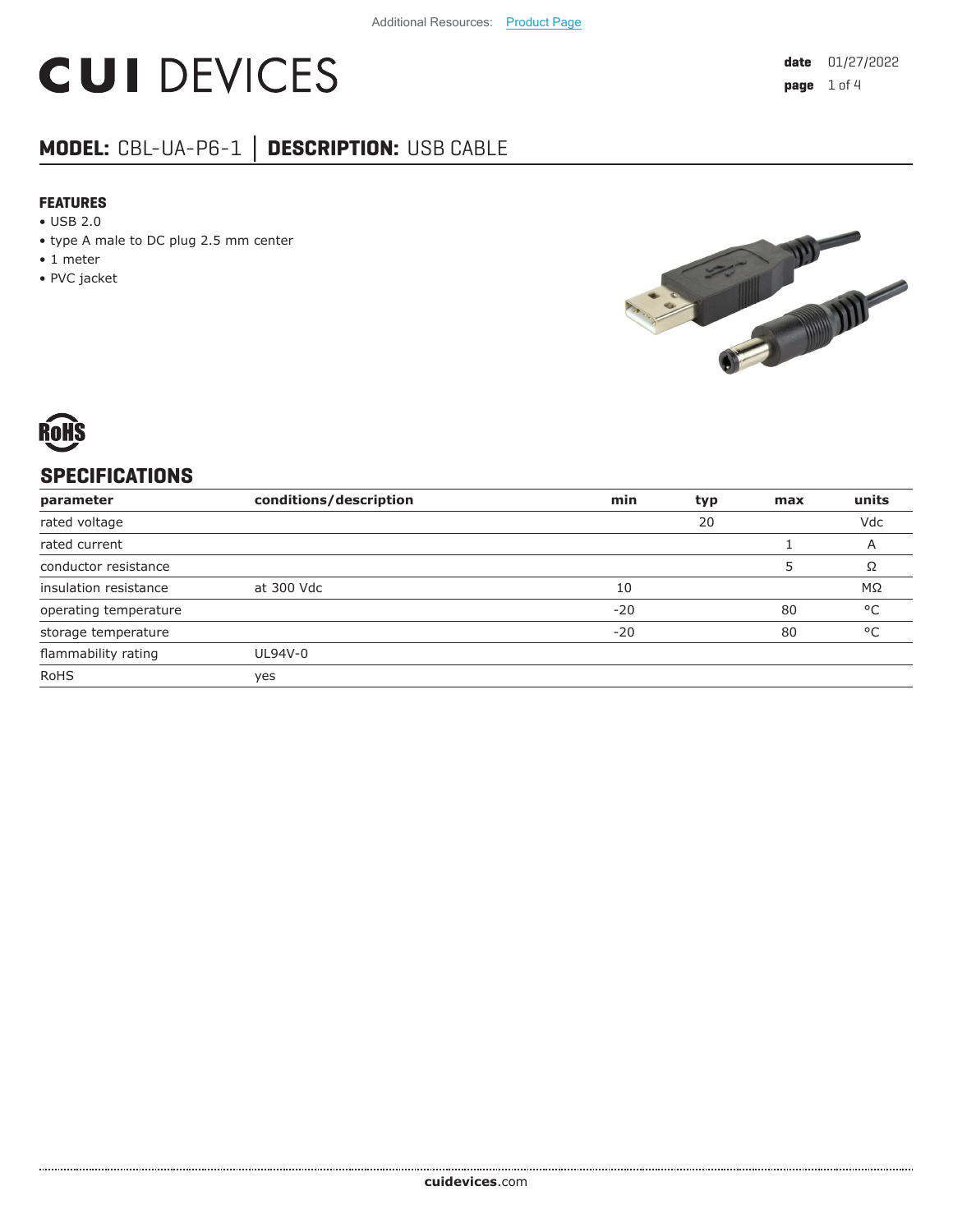#### **MECHANICAL DRAWING**

units: mm tolerance:  $X.X \pm 0.5$  mm  $X.XX \pm 0.3$  mm  $X.XXX \pm 0.1$  mm unless otherwise noted

critical dimension: \*

| <b>ITFM</b>   | <b>DESCRIPTION</b> | MATERIAL                                       | PLATING/COLOR                                          |
|---------------|--------------------|------------------------------------------------|--------------------------------------------------------|
|               | cable              | UL 2725<br>$OD: 3.5 \pm 0.15$ mm<br><b>PVC</b> | black                                                  |
| $\mathcal{P}$ | connector 1        | USB 2.0 Type A                                 | insulator: white<br>shell: nickel<br>term.: gold flash |
| 3             | connector 2        | $5.5 \times 2.5$ barrel<br>plug                | nickel                                                 |
| 4             | over mold          | PVC 45P                                        | black                                                  |
|               |                    |                                                |                                                        |



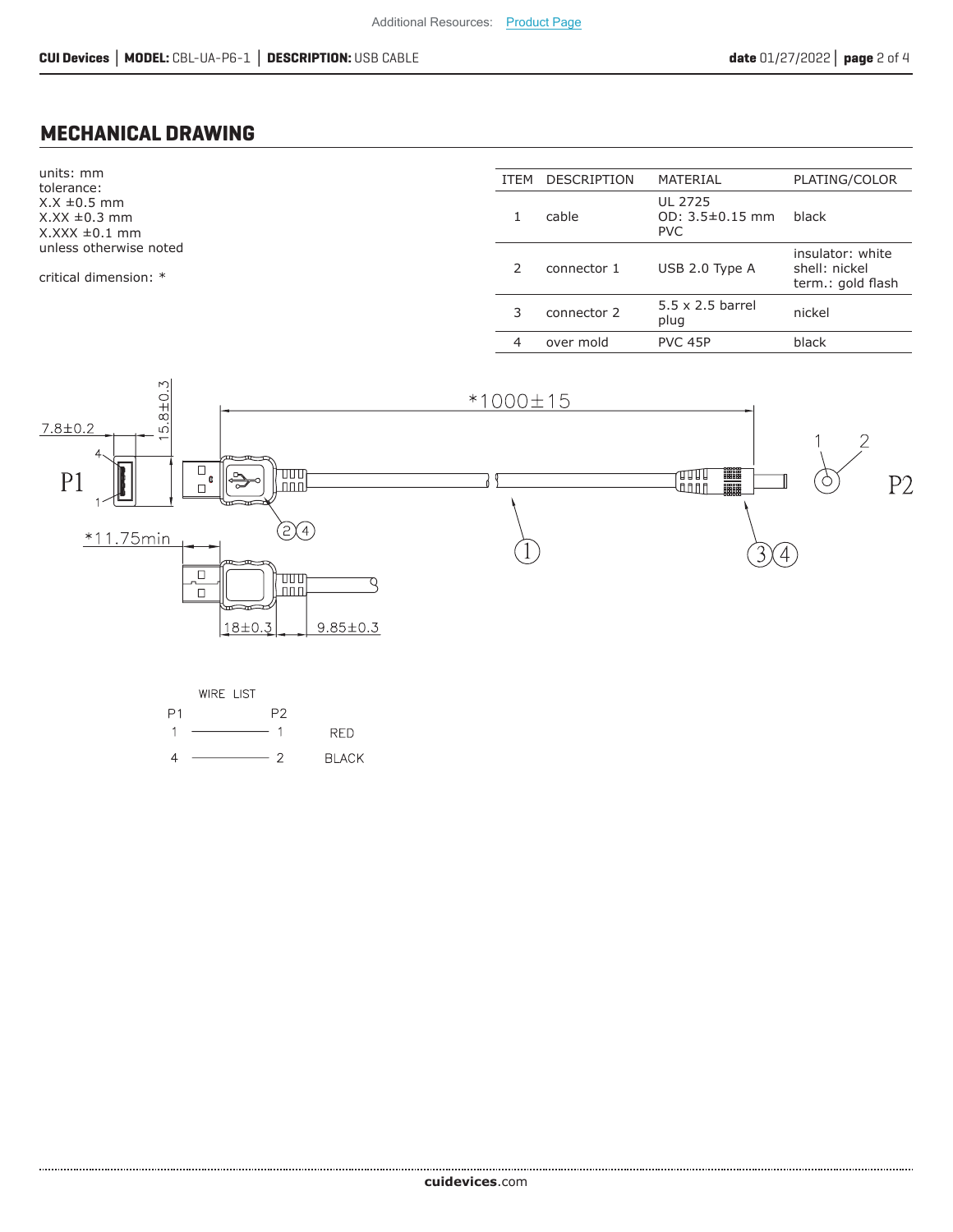#### **PACKAGING**

units: mm

Carton Size: 546 x 355 x 186 mm Carton QTY: 100 pcs



MINI TIE